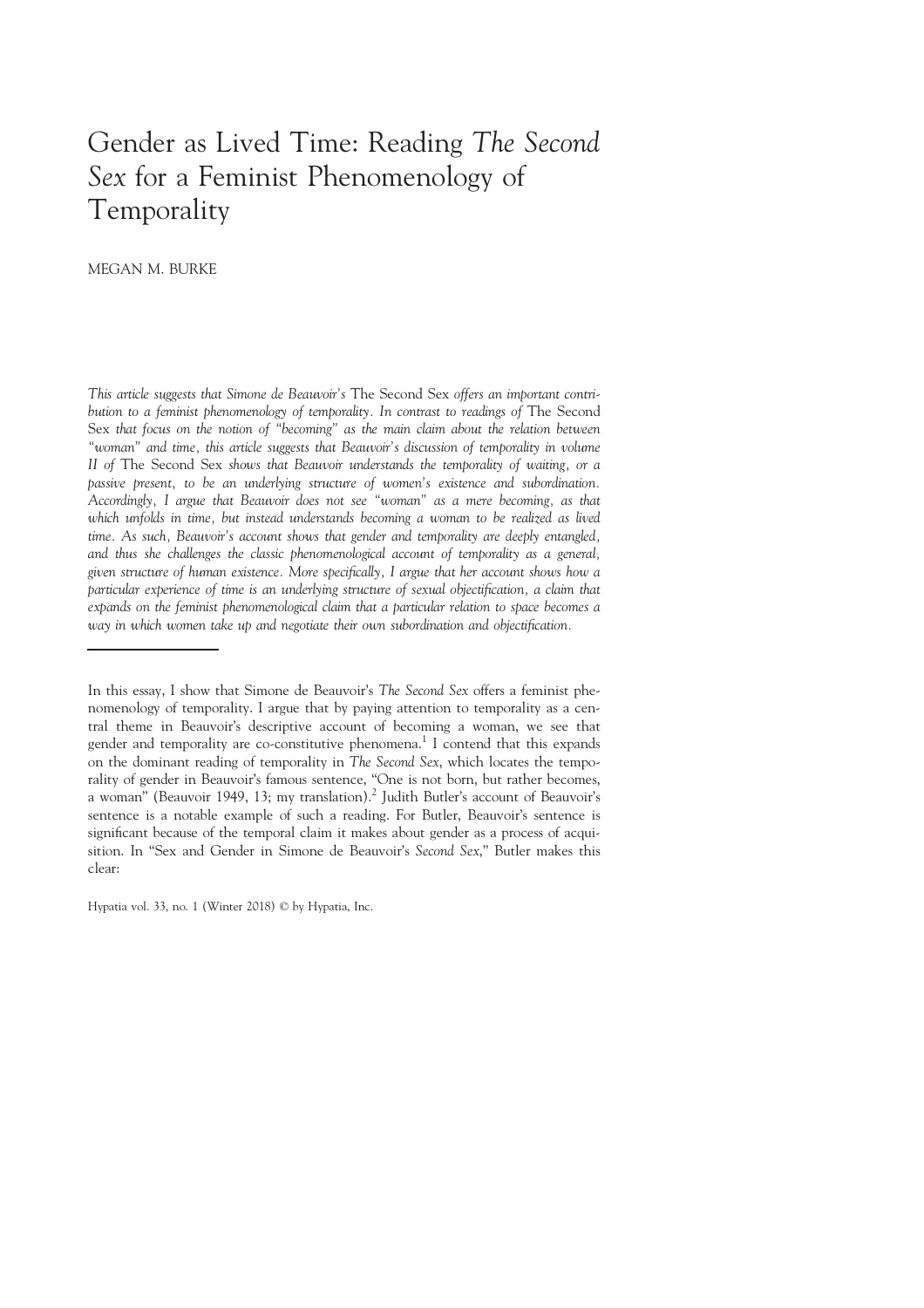Gender must be understood as a modality of taking on or realizing possibilities, a process of interpreting the body, giving it cultural form. In other words, to be a woman is to become a woman; it is not a matter of acquiescing to a fixed ontological status, in which case one could be born a woman, but, rather, an active process of appropriating, interpreting, and reinterpreting received cultural possibilities. (Butler 1986, 36; emphasis mine)

Thus, as Butler reads Beauvoir, that one becomes a woman means that gender is acquired in time insofar as it is constructed over time.

However, Sara Heinämaa argues that Butler misinterprets Beauvoir's notion of becoming by reading the born/becoming distinction as the sex/gender distinction (Heinämaa 1997). Heinämaa argues that the sex/gender distinction is not present in Beauvoir's work such that becoming cannot and does not indicate, as Butler thinks, a temporal process of social acquisition. Rather, Heinämaa suggests that "becoming" "is not a collection of actions, but a way of acting" (Heinämaa 1996, 301). As such, becoming a woman is a particular mode of assuming a world. From this view, "becoming" gestures to the phenomenological understanding of human existence as not static or given, but as an open, ongoing process (Heinämaa 2003, 84). "Woman" is not an accumulation of actions, but a mode of being that is realized in and through time.

Near the end of her description of women's situation, however, Beauvoir offers us another significant claim about the relationship between "woman" and temporality. She writes, "the woman protests against this long wait that is her own life. In one sense, her whole existence is a waiting" (Beauvoir 2010, 649; emphasis mine). Although it is undeniable that the temporal concept of "becoming" introduces and is formative to Beauvoir's descriptive account of womanhood, what should we make of this other claim about the temporality of "woman"? Is there another way to consider how Beauvoir understands the relation between temporality and "woman" and thus temporality and gendered subjectivity more generally by paying attention to her claim that to become a woman is to become a waiting? After all, as Bonnie Mann points out, Beauvoir continually "returns to the theme of temporality in her descriptions of women's situation" (Mann 2014, 36).<sup>3</sup> How might attention to Beauvoir's recurring address of temporality open up a reading of The Second Sex as a feminist phenomenology of temporality?

Here, I address these questions by tracing the discussion of temporality in volume II of The Second Sex. I show that Beauvoir understands the temporality of waiting, or what I call a passive present, to be an underlying structure of women's existence and subordination. That is, Beauvoir does not see "woman" as a mere becoming, as that which unfolds in time, but instead understands becoming a woman to be realized as lived time. I argue that this discloses that how one lives time is constitutive of the kind of gendered person one becomes. Although Beauvoir's descriptive account of women's existence comes from a white and European perspective (Spelman 1985; Simons 1999), I argue that the significance of her conception of "woman" as lived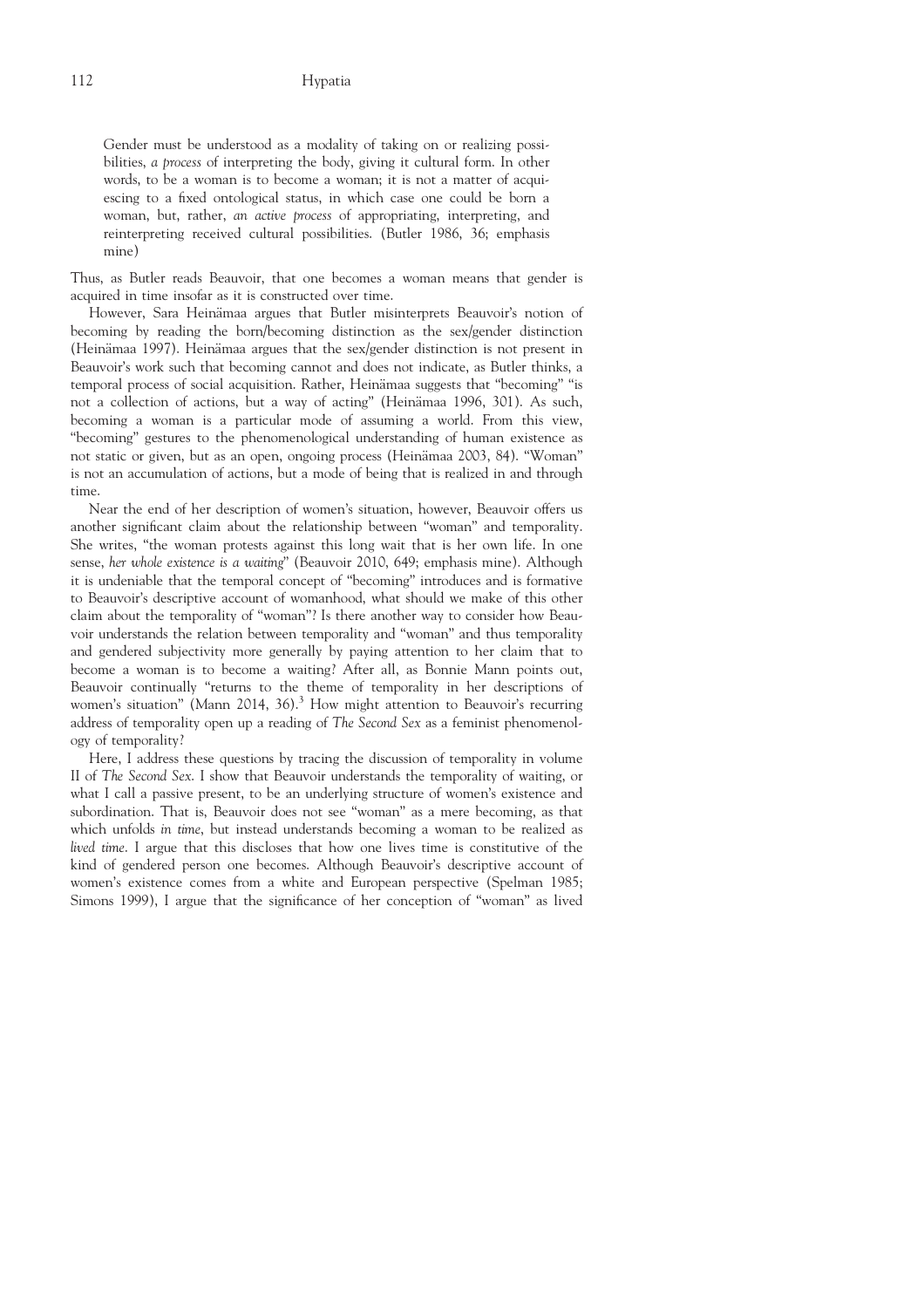time is twofold. First, more generally, it shows that gender and temporality are deeply entangled and thus challenges the classical phenomenological account of temporality as a general, given structure of human existence. Second, more specifically, it shows how a particular experience of time is an underlying structure of sexual objectification, a claim that expands on the feminist phenomenological claim that a particular relation to space becomes a way in which women take up and negotiate their own subordination and objectification (Young 1980; Cahill 2001).

In what follows, I first draw attention to the readings of Beauvoir's notion of becoming given by Butler and Heinämaa (Butler 1986; 1988; 1990; Heinämaa 1996; 1997; 2003). I underscore their respective interpretations of becoming as a temporal process, which accounts for gender as in time. I suggest that even as Heinämaa's critique of Butler opens up a phenomenological interpretation of the temporal notion of becoming, it does not yet engage The Second Sex as a phenomenology of temporality. Accordingly, in the second section, I provide an alternative reading of temporality in The Second Sex, arguing that, for Beauvoir, a woman embodies and therefore is a passive present. I argue that this underscores that gender and temporality are co-constituted. In the final section, I argue that the account of a woman as a passive present shows how temporality conditions a woman's bodily existence as confined and enclosed.

Although there is significant scholarly recognition of Beauvoir's reflections on temporality, she is seldom read as a contributor to the history of the phenomenology of temporality. Many scholars suggest that when Beauvoir discusses temporality in her works, she adopts and/or appropriates canonical figures and frameworks in the history of Western philosophy. More specifically, it has been said that Beauvoir adopts a Marxist-Hegelian account of temporality (Lundgren-Gothlin 1996; Veltman 2006), works from Husserl's and Merleau-Ponty's respective accounts of temporality (Arp 2001; Tidd 2001; Holveck 2005), uses Nietzsche's description of temporality (Miller 2012), adopts or challenges a Sartrean conception of transcendence (Lloyd 1984; Le Doeuff 1987; Kruks 1995; 1998; Arp 2001; Bauer 2001; Busch 2005; Moi 2008), or follows Heidegger's account in Being and Time (Tidd 1999; 2001; Heinämaa 2003). Recently, in spite of calling Beauvoir one of "the influential feminist thinkers who combine phenomenology with feminist theoretical reflections on time," the contributions in the important anthology, Time in Feminist Phenomenology, do not consider Beauvoir as part of the classical or feminist phenomenological considerations of temporality (Schües 2011, 1; Schües, Olkowski, and Fielding  $2011$ ).<sup>4</sup> In contrast to these views, my reading of temporality in The Second Sex situates Beauvoir within the history of the phenomenology of temporality and highlights her distinctly feminist approach.

# "BECOMING" AS THE TEMPORALITY OF GENDER

Beauvoir's notion of becoming notably influences Butler's performative theory of gender. Although, as Heinämaa points out, Butler's readings of Beauvoir's conception of the body are inconsistent (Heinämaa 1997), Butler's readings of "becoming" as the temporality of gender are, I think, quite consistent.<sup>5</sup> In drawing attention to this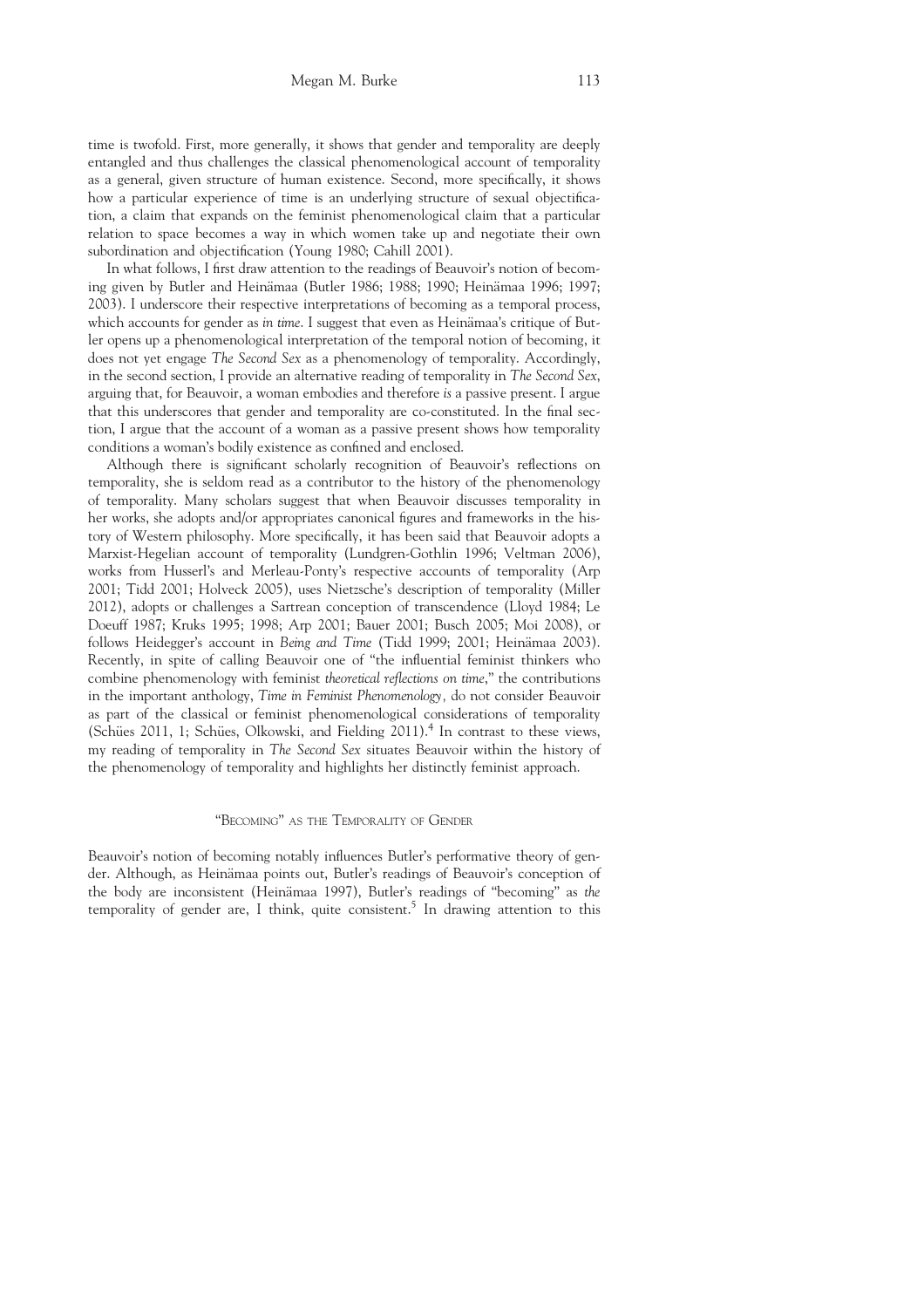consistency, we see not only how Beauvoir's notion of "becoming" is formative to Butler's own temporal conception of gender, but also how Heinämaa's critique of Butler opens up, but does not fully account for, Beauvoir's phenomenology of temporality in The Second Sex.

Prior to Gender Trouble, Butler argues that Beauvoir's famous sentence, and more specifically the notion of becoming contained in it, "distinguishes sex from gender and suggests that gender is an aspect of identity gradually acquired" (Butler 1986, 35). For Butler, this offers an important account of gender as "both choice and acculturation" (37). Insofar as gender is acquired and thoroughly cultural, it undermines any causal relation between sex and gender and instead suggests for Butler that gender is a temporal phenomenon. Hence, we see that gender "is not temporally discrete because gender is not originated at some point in time after which it is fixed in form" (39). It "is not traceable to a definable origin precisely because it is itself an originating activity incessantly taking place" (39).

Butler thus argues that Beauvoir's notion of "becoming" discloses not only the temporal movement of gender as a continuous way of taking up and responding to cultural norms, but also, more generally, that gendered subjectivity is temporal through and through. In "Performative Acts and Gender Constitution," Butler claims Beauvoir's notion of "becoming a woman" means that gender "is an identity tenuously constituted in time," moving "the conception of gender off the ground of a substantial model of identity to one that requires a conception of a constituted social temporality" (Butler 1988, 519, 520). As Butler reads Beauvoir, that one becomes a woman is to say that gender is constructed in time. This reading of Beauvoir becomes Butler's own temporal conception of gender in Gender Trouble.

In Gender Trouble, Butler is critical of Beauvoir, claiming that she adopts the Cartesian mind/body dualism and thus takes the sexed body to be a natural fact that is "indifferent to signification" (Butler 1990, 176). Nevertheless, Butler praises the notion of becoming. "If there is something right in Beauvoir's claim that one is not born, but rather becomes a woman," Butler writes, "it follows that woman itself is a term in process, a becoming, a constructing that cannot rightfully be said to originate or to end" (45). From this reading of Beauvoir's notion of becoming, Butler advances her own conception of gender as repetition, a temporal process of continual renewal amid a social world. Butler writes:

It is, for Beauvoir, never possible finally to become a woman, as if there were a telos that governs the process of acculturation and construction. Gender is the repeated stylization of the body, a set of repeated acts within a highly rigid regulatory frame that congeal over time to produce the appearance of substance, of a natural sort of being. (45)

As a derivative of Beauvoir's notion of becoming, then, Butler claims the gendered subject is produced through "a stylized repetition of acts" or through the "reenactment and reexperiencing of a set of meanings already socially established" (191). This view leads Butler to argue for "a conception of gender as a constituted social temporality," a conception Butler previously ascribed to Beauvoir (191).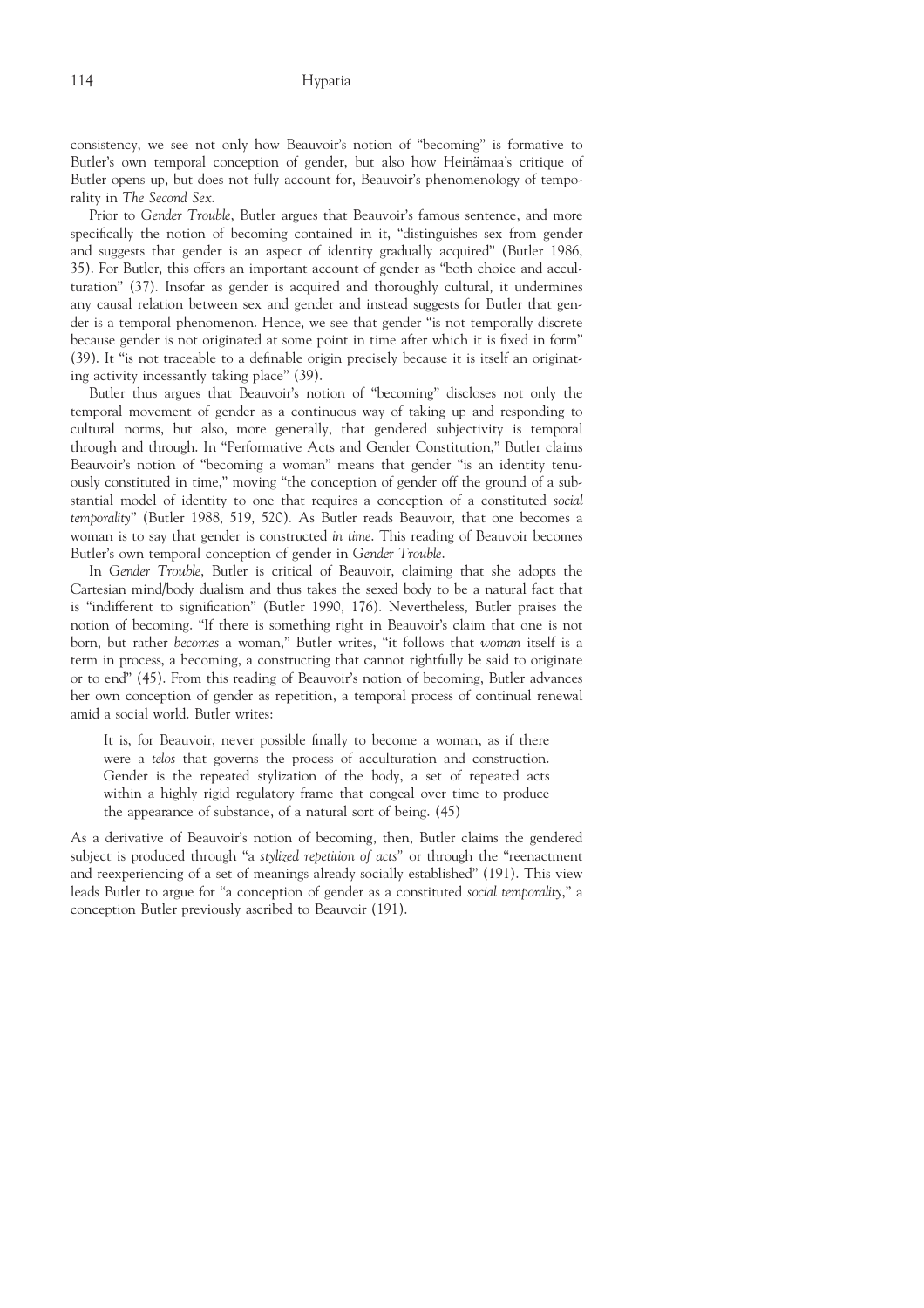However, in Gender Trouble, Butler differentiates her temporal conception of gender from Beauvoir, arguing that the sexed body is also constituted through the repetition of "words, acts, gestures, and desire" (185). For Butler, then, the sexed body is the effect of gender, both of which are constructed through repetition. As Cinzia Arruzza points out, this formulation makes time central to the consolidation of a gendered subject:

Gender is therefore both the sedimentation of a series of norms, which present themselves in a reified form as corporeal styles, as the "natural configuration of bodies," and the practices that enact these styles and therefore produce gendered subjects. Time is, in both cases, a crucial factor. In the first case, the sedimentation of norms and the corporeal styles are produced over time. In the second case, enacting these styles means repeating over time the acts that perform gender and create the gendered subject. (Arruzza 2015, 34)

Or, to put it another way, repetition is the constructive or performative dimension of gender that guarantees and destabilizes the gendered subject. This leads Butler to claim, "gender is an identity tenuously constituted in time" (Butler 1990, 191; emphasis mine).<sup>6</sup>

However, Heinämaa argues that Butler misreads Beauvoir's phenomenological account of "woman" and thus the notion of becoming by importing the sex/gender distinction into Beauvoir's famous sentence. According to Heinämaa, Butler consistently presents Beauvoir's work "as a theory about the socio-cultural production of gender (feminine, woman), presupposing a factual basis in nature and outside all signification (female)" (Heinämaa 1997, 29). Although Butler draws attention to the phenomenological underpinnings of The Second Sex, Heinämaa argues that Butler nevertheless interprets Beauvoir's famous sentence through the sex/gender distinction, which turns Beauvoir's phenomenological project into a constructivist theory about gender. The sex/gender distinction thus becomes the theoretical framework from which Butler interprets the notion of becoming. In doing so, Heinämaa argues, Butler overlooks the phenomenological aim of The Second Sex and instead turns it into a theory of gender acquisition. To understand the notion of becoming in this way is, Heinämaa claims, to misread Beauvoir.

In contrast, Heinämaa aims to situate Beauvoir's account of becoming a woman in relation to the phenomenological notion of the living body as it is articulated in the works of Edmund Husserl and Maurice Merleau-Ponty. More specifically, Heinämaa argues that Beauvoir starts from the notion of the living body—the way the body is experienced as it exists in the world with other bodies—in order to describe the meaning of "woman" and "femininity" as a lived corporeal style (Heinämaa 1997, 27). From this view, Beauvoir aims to think through how "woman" as a body-subject realizes herself as she is intertwined with the world. Consequently, "becoming" raises the question of possibility: how is it possible that one becomes a woman? To answer this question from the conceptual apparatus of sex/gender is, Heinämaa argues, to introduce theoretical abstractions into a phenomenological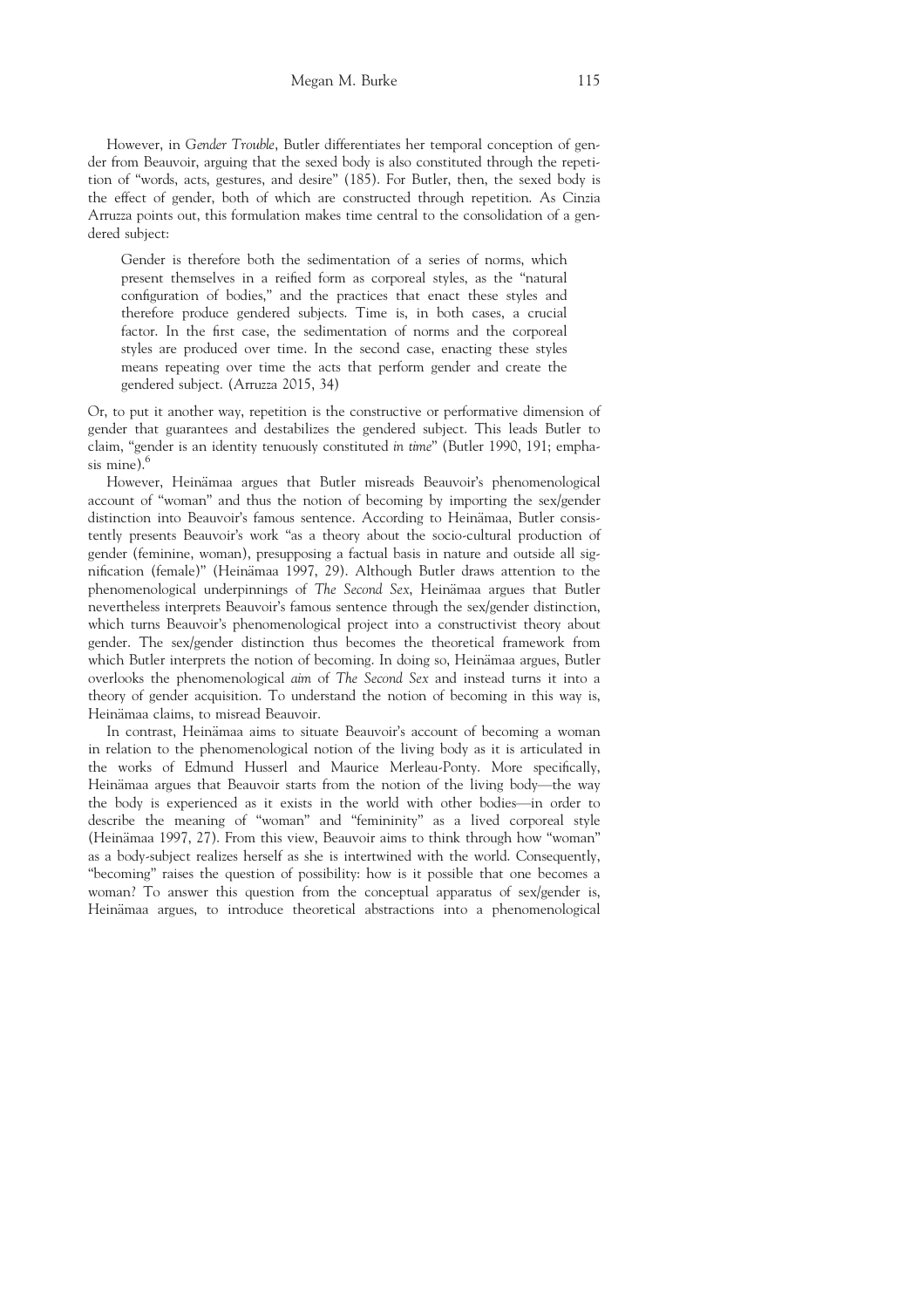description. Thus, when Beauvoir claims that one becomes a woman, she is not making a claim about gender; rather, she is asking about how "woman," as a mode of being, is realized.

More specifically, Heinämaa argues that Beauvoir understands womanhood much like Merleau-Ponty understands sexuality: "as a kind of intentionality that structures all activities in the same way as an atmosphere or mood shades the world" (Heinämaa 1996, 301). Such a phenomenological reading, Heinämaa claims, shows that "becoming" is not an achievement that produces a particular kind of body, but refers to a particular way of assuming one's embodied existence. That one becomes a woman does not mean "woman" is an effect of repetitive acts, but in contrast, becoming gestures to the way womanhood, its values and meanings, is "a structure of... being, not a specific object, attribute, or a collection" of acts (302). This reading pushes back against Butler's constructivist reading of the body, suggesting that to become a woman is not to acquire a gendered body, but rather it is to suggest that "woman" is taken up in and through the living body.

However, Heinämaa also accounts for "woman" as realized and altered in repetition and as sedimentation of earlier intentional acts, suggesting that former embodied actions open up and provoke future actions (Heinämaa 1996; 1997; 1999; 2003). Yet, in contrast to Butler, Heinämaa argues that repetition and sedimentation refer to a temporal unfolding of the living body. In this sense, becoming a woman is still a temporal process, but a woman is not produced, she realizes herself through the accumulation of a past that is repeated and modified in order to actualize a distinct way of going toward the world. Ursula Tidd echoes Heinämaa, suggesting that Beauvoir understood "becoming a woman" following Merleau-Ponty's account of the temporal sedimentation of style:

Merleau-Ponty's notions about the habitual body and the present body find points of productive convergence with Beauvoir's views on temporality and bodily identity.... This is evidently germane to Beauvoir's argument in Le Deuxième Sexe that women's gendered bodily identity can be viewed as a corporeal style, which is learned and sedimented over a period of time. (Tidd 2001, 116; emphasis mine)

Consequently, similar to Butler, Heinämaa's phenomenological reading, corroborated by Tidd, argues that "woman" is realized in time. It thus seems that the key difference between Butler's reading of "becoming a woman" and Heinämaa's reading is the difference of the relation between corporeality and "woman." Whereas for Butler the notion of becoming gestures to a conception of gendered corporeality as an effect of repetition, Heinämaa argues that becoming is an invitation to think about how woman, as style, sediments in the living body.<sup>7</sup> In spite of this difference, however, Heinämaa and Butler read "becoming" as the temporal claim of The Second Sex.

However, in Phenomenology of Perception, Merleau-Ponty argues that subjectivity is deeply temporal not because it is mere repetition; it is not just an effect of habit, but because subjectivity is temporality. "Subjectivity," he writes, "is not in time because it takes up or lives time" (Merleau-Ponty 2012, 446; emphasis mine). If we take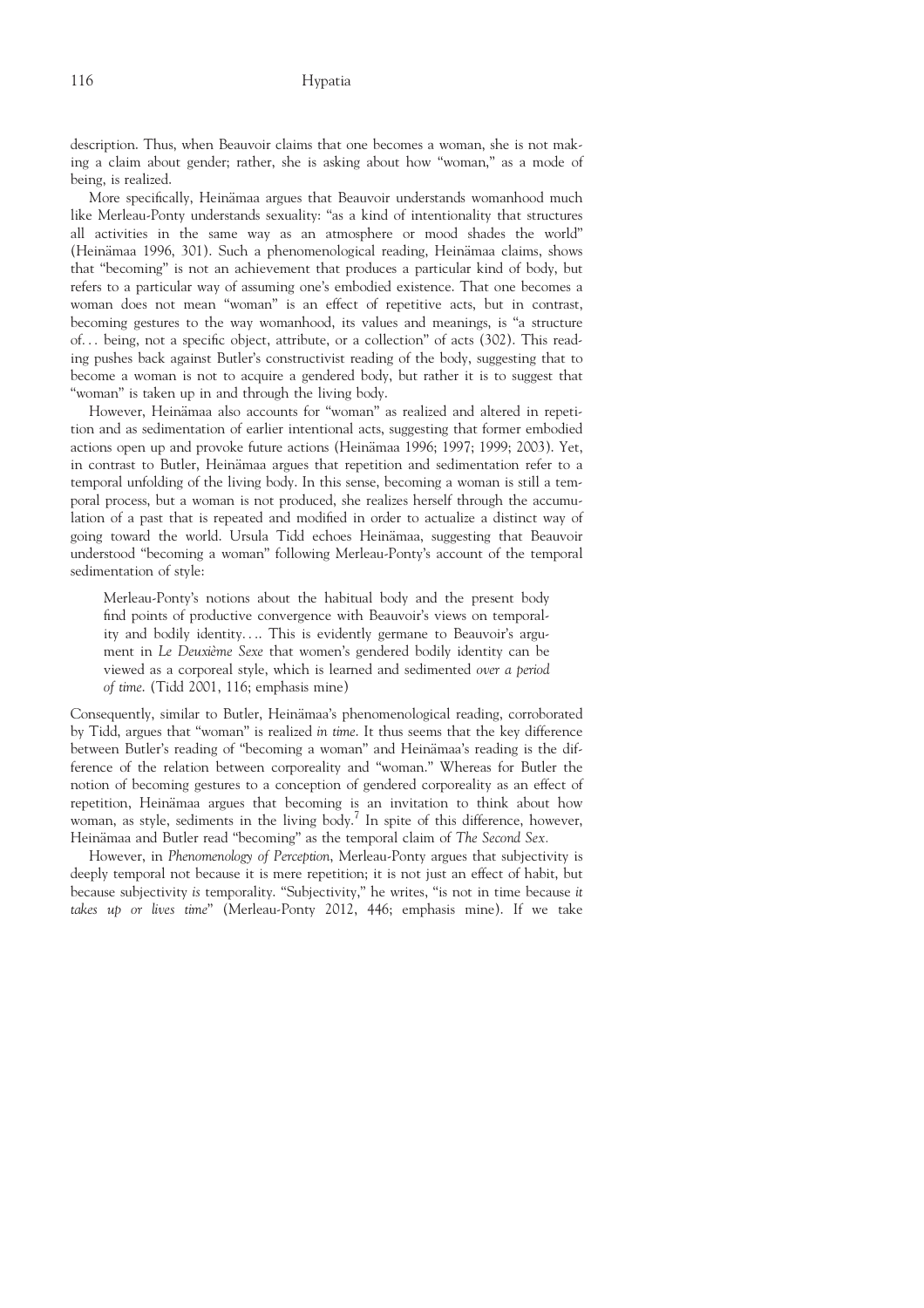Heinämaa's phenomenological reading of Beauvoir seriously, as I want to here, then it seems that we must consider whether an understanding of "woman" as in time is how Beauvoir conceives of the relation between temporality and "woman." Might we want to think about how a woman lives time? I am not suggesting that we should dismiss the importance of the notion of becoming to Beauvoir's phenomenological account of womanhood, but instead, I am suggesting that there is, from a phenomenological perspective, more to consider about Beauvoir's discussion of temporality in The Second Sex. Insofar as phenomenology accounts for the lived experience of time, we must ask: how is "woman" a particular lived experience of time? How is "woman," as a body-subject, realized as temporality? I consider these questions in the next section.

#### A FEMINIST PHENOMENOLOGY OF TEMPORALITY IN THE SECOND SEX

Beauvoir's discussion of temporality revolves around the notions of immanence and transcendence and the classical phenomenological account of the triadic temporal structure of experience. Beauvoir introduces the concepts of immanence and transcendence in Pyrrhus and Cinéas and The Ethics of Ambiguity as a way to underscore the ambiguity of the human condition as facticity and freedom. As such, immanence and transcendence refer to a general structure of human existence.<sup>8</sup> In The Second Sex, Beauvoir understands immanence and transcendence to structure human temporality, but suggests that this general structure is bifurcated by sexual difference such that men and women are denied unmediated access to the whole structure of human temporality. This means that although Beauvoir underscores that women and men live both immanence and transcendence, she ultimately argues that there is a significant difference in how they live these temporalities. Thus, consistent with classical phenomenology, Beauvoir understands temporality to constitute the horizon of subjective experience and to structure one's being-in-the-world, but she breaks with the tradition by claiming that temporality is entangled with the particularity of becoming a woman.

More specifically, Beauvoir argues that a woman's subjectivity is characterized by the temporality of immanence through ruptures in the triadic structure of time, which institute a cyclical embodiment of the present that is constitutive of a woman as a particular kind of gendered being. This embodied present leaves Beauvoir to lament, a woman's "whole existence is a waiting since she is enclosed in the limbo of immanence and contingency" (Beauvoir 2010, 649). For Beauvoir, waiting is a temporal hiatus between the past and future, which means that waiting is a distinct experience of the present as passive—it neither reaches back to the past nor toward a future.

In order to understand how a woman comes to embody time in this distinct way, it is first necessary to consider why, for Beauvoir, "becoming a woman is breaking with the past, without recourse" (Beauvoir 2010, 391). Beauvoir accounts for three distinct breaks or ruptures with the past, which coincide with three existentially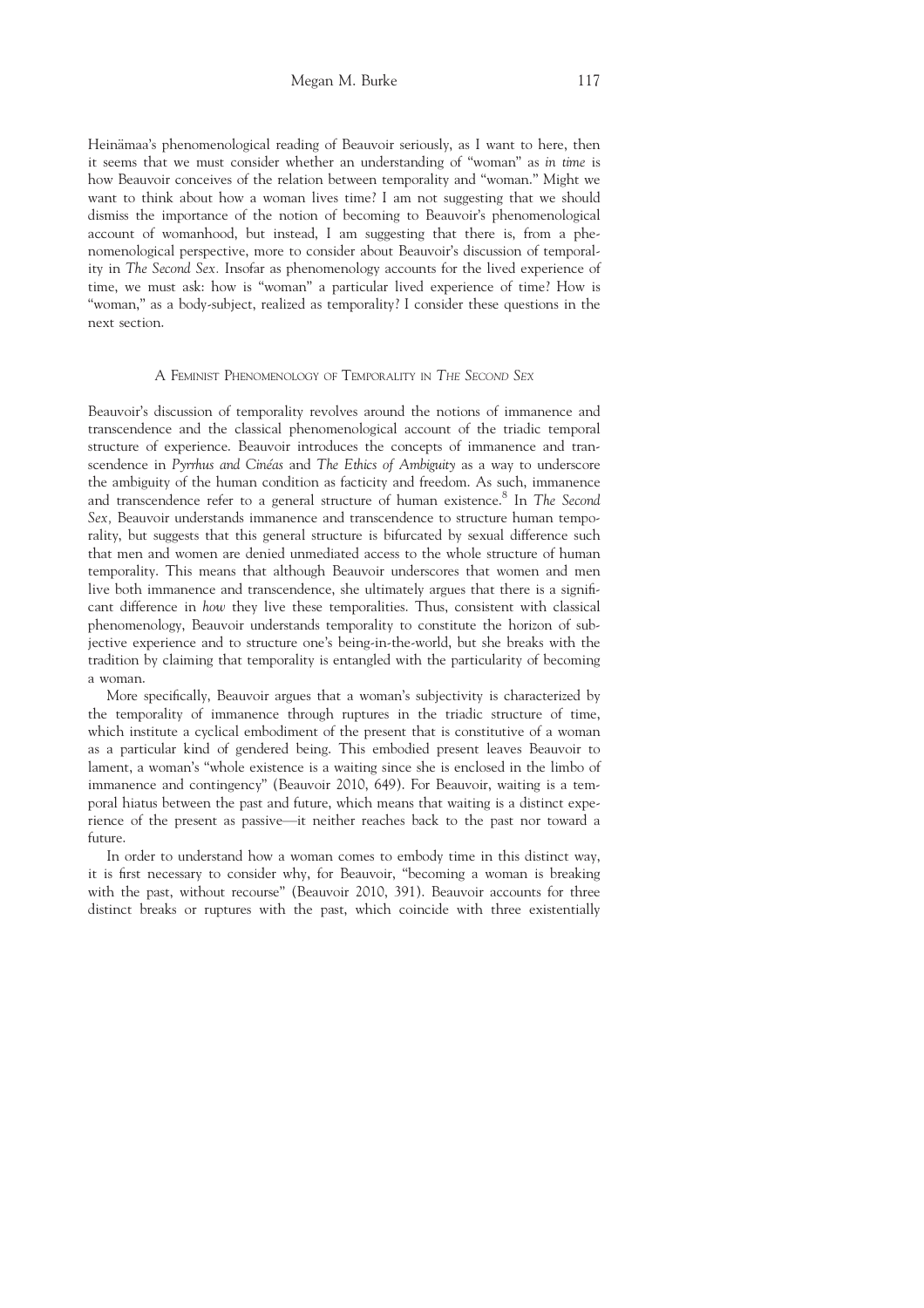significant developmental events: girlhood, heterosexual initiation, and marriage. These ruptures in time annex a woman into the universe of men, to the world that is for men, such that she comes to exist as their plaything. The ruptures are thus heterosexist in character insofar as they come to create and solidify a woman's situation as a relative existence.<sup>9</sup>

Beginning with her account of girlhood, Beauvoir suggests that a girl lives "detached from her childhood past" where "the present is for her only a transition.... In a more or less disguised way, her youth is consumed by waiting. She is waiting for Man" (Beauvoir 2010, 341). This detachment from the past throws a girl into an anticipatory temporality of waiting, which begins her immersion into the world of men and a conversion of her existence as for men.<sup>10</sup> In contrast to childhood where the girl's temporal horizon, like that of a boy, is an open structure that seamlessly integrates the past and present toward a future, the temporality of waiting is a temporal suspension achieved by a break with the past. No longer a mere child, the girl is suspended in the time between her past structured by transcendence and a future structured by immanence. This temporal shift marks an important conflict "between her originary claim to be subject, activity, and freedom, on the one hand and, on the other, her erotic tendencies and the social pressure to assume her self as a passive object" (348). Thus, in girlhood, waiting is the temporal conversion that underlies sexual objectification and severs the girl's claim to freedom.

This conflict is resolved through "a new occurrence that creates a rupture with the past": heterosexual initiation (Beauvoir 2010, 383). Unlike the girl whose freedom is tenuous, the first experience of heterosexual sex is a temporal conversion of the girl's experience of herself as a tenuous subject to an object. Whereas girlhood left her waiting for her future as a man's object, heterosexual sex inaugurates "a hiatus between yesterday and tomorrow" wherein the temporality of waiting becomes the temporality of the present (391). In this sense, the present is a temporal isolation insofar as it is not a present that is bound to the past or future but is, instead, an interruption in the triadic structure of time. Consequently, she is hurled into the present as sexual prey. The temporal hiatus anchors a girl to the present, which is the experience of time that comes to characterize the temporal horizon of a woman.

For Beauvoir, marriage is the developmental and existential event that reifies the temporal structure of womanhood as a passive present. It is this reification that rounds out the conversion of lived time as an open structure to a closed one. For Beauvoir, the married woman "breaks with the past more or less brutally" because "she is annexed to her husband's universe" (Beauvoir 2010, 442). The difference between this rupture and the ones prior to it is that now a woman exists in a very concrete way for a particular man. This realization of her relative existence guarantees and deepens a woman's suspension in the present as a temporal limbo. When she becomes a part of her husband's universe, she becomes a stranger to her past and her future and is incorporated into his time. This leaves a woman exiled in a present that refers only to itself. Indeed, as Beauvoir says, a married woman is "lost in the middle of a world to which no aim calls her, abandoned in an icy present" (487; my emphasis). Without recourse to her past and without unmediated access to the future,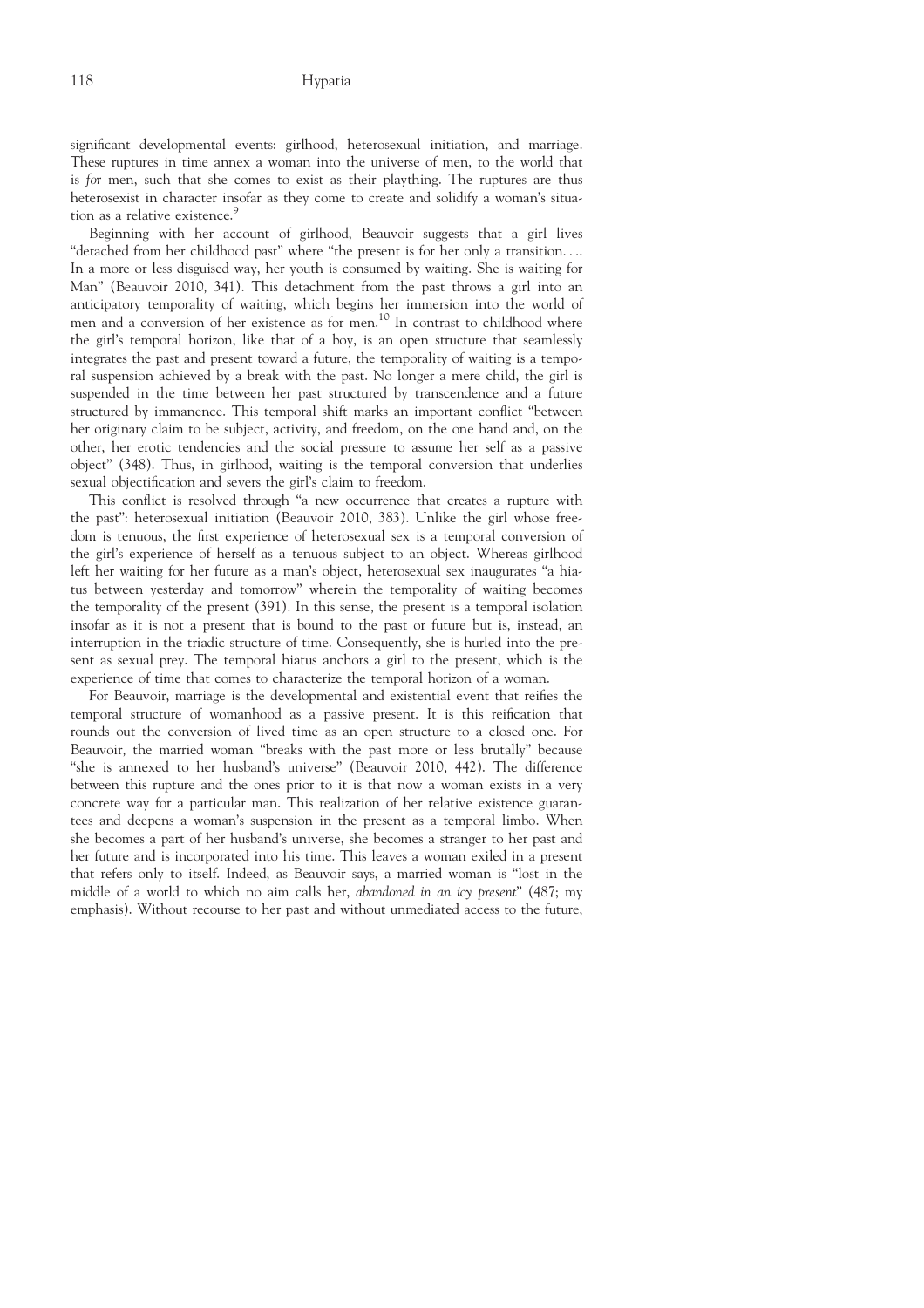a woman is trapped in and thus assumes a passive present. She is frozen in time. This particular experience of an entrapment in the present is, for Beauvoir, how a woman's existence is a waiting. Steeped in the present, a woman embodies a temporal state of repose or passivity. As in girlhood, a woman waits for the temporal justification of her existence. That is, a woman lives the future and the past vicariously through her husband because he "posits ends and projects paths to them... he spills over the present and opens up the future"  $(73)$ .<sup>11</sup> Consequently, although the temporal ruptures are significant to becoming a woman insofar as they institute the passive present, the temporality of "woman" is, for Beauvoir, the closed, rigid experience of an icy present.<sup>12</sup>

Importantly, the confinement to the present is one of the ways in which Beauvoir understands a woman to be relegated to immanence inasmuch as the "present is eternal, useless, and hopeless" (Beauvoir 2010, 475). A woman's relation to time is redundant. Living "every day... like the previous one" time "seems to be going around in circles without going anywhere" (475, 644). As Penelope Deutscher argues, this repetition "impoverishes a woman's relation to time" insofar as a woman habituates herself to an eternal present (Deutscher 2008, 97). In making the redundancy of time habitual, in living the present over and over again, a woman loses an autonomous claim to transcendence, a relationship to freedom where the past and present tend toward one's own future.<sup>13</sup>

Thus, to become woman is to take up time, through relentless imposition and existential burden, in a particular way. This conception of the temporalization of subjectivity resonates with Merleau-Ponty's understanding of subjectivity as temporality (Merleau-Ponty 2012). In contrast to locating subjectivity in time or reducing the subject to time, Merleau-Ponty claims that a subject actualizes through the lived experience of time. Beauvoir, however, further delineates this point by showing that subjectivity is generated through the specific and concrete way time is assumed. A woman's redundant experience of the present becomes her. She is the present. Consequently, how one lives time is constitutive of the kind of gendered person one becomes. This emphasis on the relation between the actualization of subjectivity and lived time adds temporal depth to Heinämaa's phenomenological reading of becoming as repetition and sedimentation. In other words, on my reading, becoming a woman is not just a style realized in time, but is the realization of a certain temporal style. Thus, if Beauvoir were to answer Heidegger's question about time—how does time show itself?—her answer would be that it appears as and through gendered subjectivity (Heidegger 2006).

Although Beauvoir's account of the temporal style of a woman as a passive present attends to only one temporality of "woman" and is thus not an account of every woman's lived experience of time, Beauvoir's insight is that a closed, rigid temporality is constitutive of living a relative existence as a woman. We learn in detail that a woman is constituted as a relative being through her embodiment of and confinement to the present, which, more generally, suggests that gender is taken up as an existential project through temporality. Certainly, some women are burdened by such an existence more than others, some women resist such an existence, and some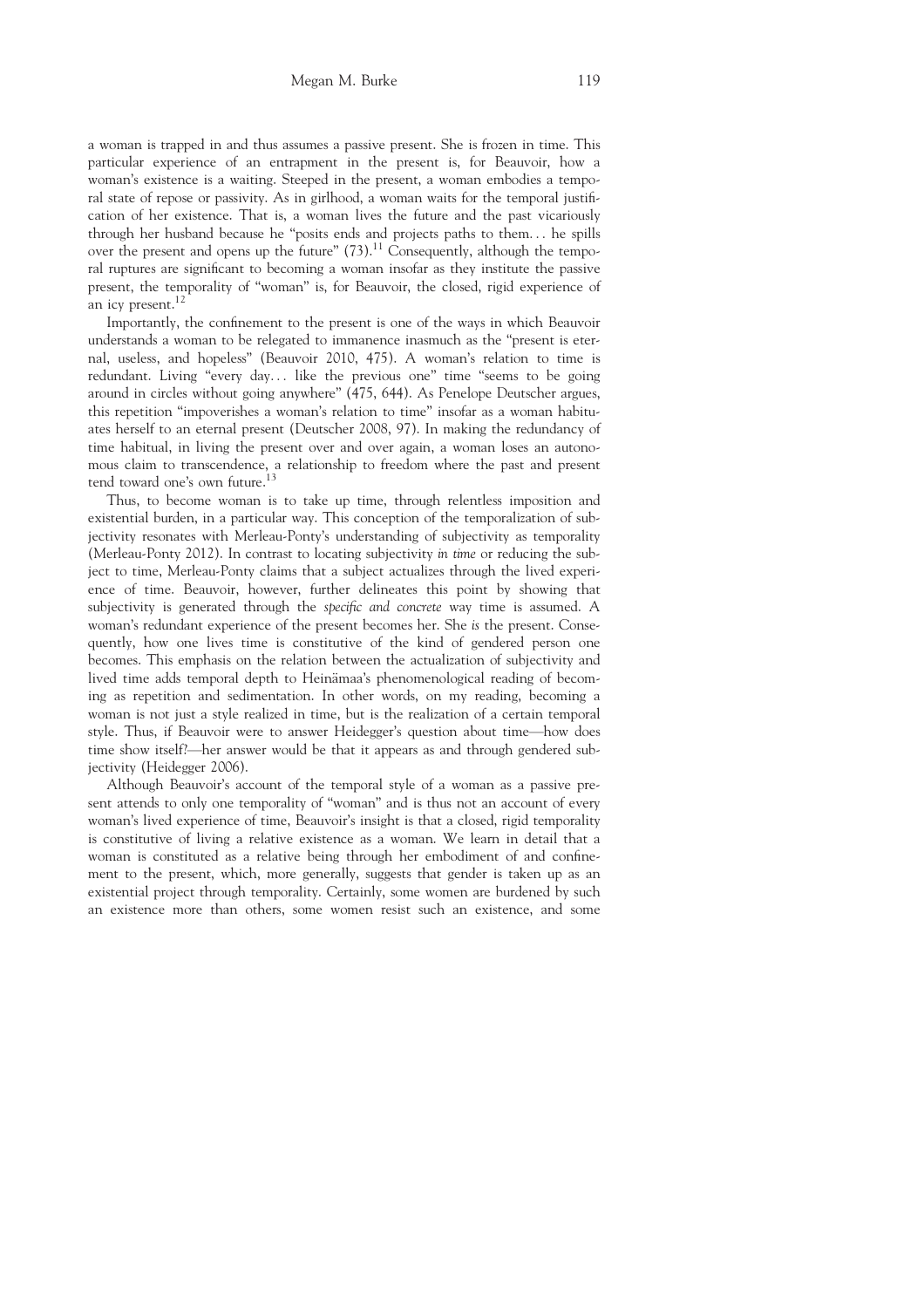women take up such an existence, but what is key for Beauvoir is that temporality is a central way the existential, political, and material differences between women and men are lived. From this view, we understand that gendered subjectivity and gender oppression are not merely phenomena in time, but temporalize as lived experiences of time.

Moreover, insofar as gendered subjectivity actualizes and is lived through temporality, Beauvoir's account also suggests that temporality is gendered. She shows how gender intervenes with the general human temporality of immanence and transcendence. It is not that a woman is immanence as a man is transcendence, but rather that the general structure of human temporality is entangled with the social and historical mediation and valuation of living bodies.

Consequently, the discussion of temporality in The Second Sex shows that temporality is gendered and is part of the way gender is constituted. This specifically contests the traditional phenomenological emphasis on a general structure of human temporality by taking seriously the way in which the particularity of the historical and social phenomenon of gender mediates the generality of lived time. As Beauvoir sees it, temporality does not precede gender. Insofar as subjectivity is realized through gender, she claims that how we live time is entangled with the reality of becoming a gendered being. For Beauvoir, a dynamic experience of time, an experience in which the future is opened up by the past and present, is not lived by women because their material conditions do not grant it. In contrast to classical phenomenology, Beauvoir argues that a triadic temporal horizon is not a given feature of human existence, but is, instead, conferred by the material conditions in which one lives.<sup>14</sup> Moreover, since temporality constitutes gendered subjectivity, gender becomes integral to the disclosure of time.

Ultimately, then, Beauvoir's phenomenology of temporality not only makes it problematic to posit a genderless, primordial structure of lived time, but also demands an understanding of gender as bound to the experience of time. Further consideration of the way time is lived by and deployed in gendered lives can help expand and elaborate on the specific ways in which temporality operates as an underlying structure of gender. However, the general insight Beauvoir's phenomenology of temporality provides about the relation between gender and temporality, that is, gender as lived time, provides a strong point of departure for such work.

## THE HARM OF TEMPORALITY: OBJECTIFICATION AND OPPRESSION

So far, I have suggested that, following Beauvoir's account in The Second Sex, it is necessary to think about gender as lived time and, in particular, to understand "becoming a woman" to be the realization of an embodied relation to a passive present. In this last section, I consider the existential consequences of such gendered temporality in light of contemporary feminist phenomenological considerations of women's bodily comportment and sexual violence. I do so to underscore that a critical dimension of Beauvoir's feminist phenomenology of temporality is that it begins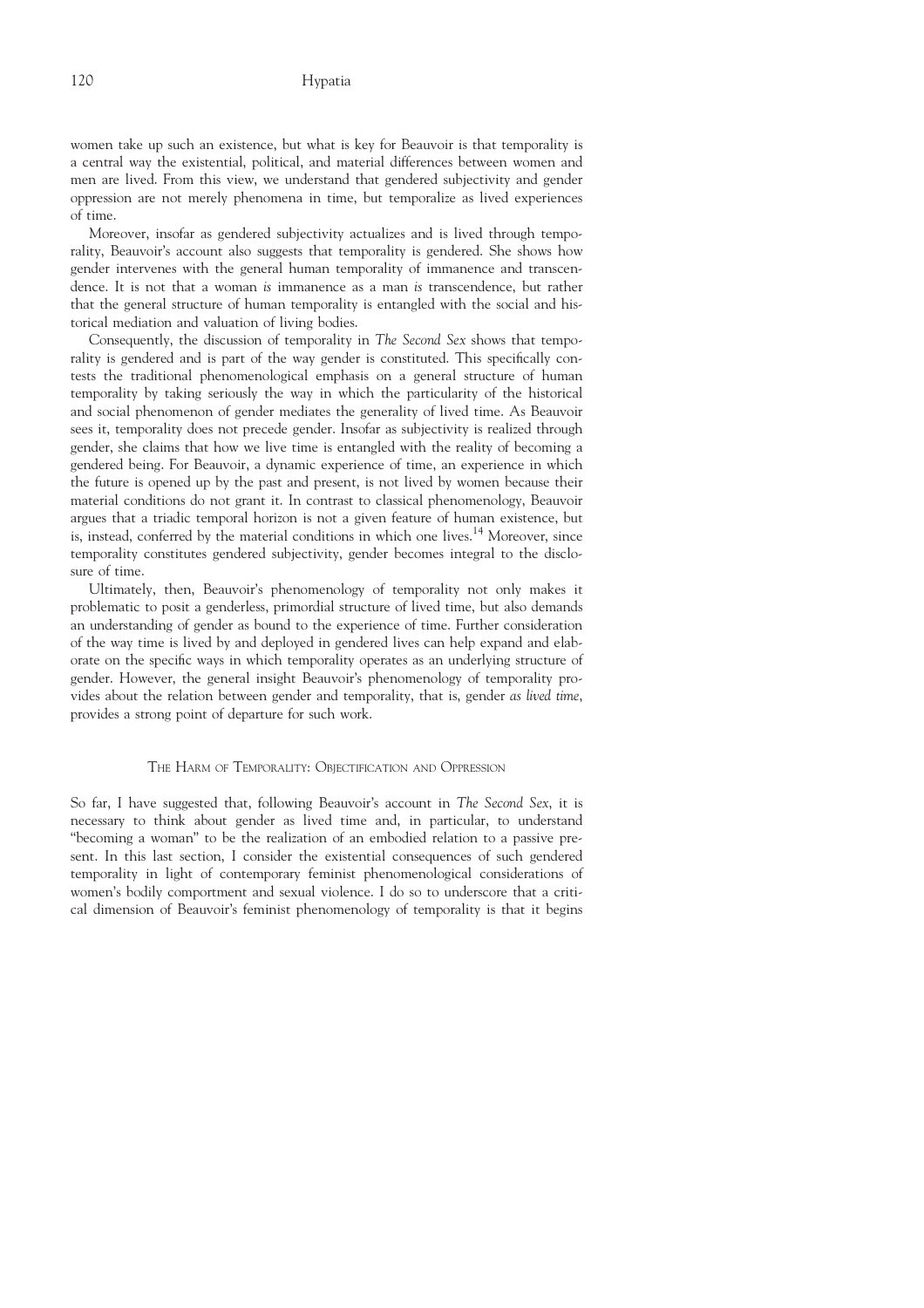to think through temporality as an underlying structure of the sexual objectification of women, a point that anticipates and adds to contemporary feminist phenomenological insights.

On Beauvoir's account, the ruptures with the past and the lived experience of the present are noteworthy because of their harm and violence. She accounts for this in numerous ways as she describes the developmental and temporal conversions lived by a woman. She recounts the girl's erotic activities and sexual initiation as vicious (Beauvoir 2010, 383), discusses the young girl as wounded, shamed, and torn from her childhood (340, 391), and understands the married woman to be brutalized by marriage (442). That these temporal shifts are understood to be violent suggests that they threaten and destroy one's existence. But more than this, Beauvoir argues that to be enveloped in and thus to assume the present is to be mired in what is here and now in such a way that diminishes a woman's capacity to build her own world, an activity that relies on an open structure of temporality. As such, the passive present is an existential confinement and closure of the world that keeps a woman in her place.

In "Throwing Like a Girl," Iris Marion Young argues that, in Western patriarchal societies, there is a "particular style of bodily comportment that is typical of feminine existence," which entails a relation to space through which women are "inhibited, confined, positioned, and objectified" (in Young 2005, 42). Following Beauvoir and Merleau-Ponty, Young argues that a woman is positioned in space rather than as a subject who is "spatially constituted and a constituting spatial subject" (41). From this view, spatiality, or how a woman inhabits, moves, and takes up space, is a central structure of a particular mode of being situated and perceived as a woman and of assuming one's self as a gendered body-subject. Accordingly, girls and women come to live the very space of their bodies as similarly positioned in and confined to space. This experience of the space of the body amounts to a particular embodied experience in which women and girls live their bodies as violable, as things that can be positioned, as objects that can be put to use by and gazed at by others.

Elaborating on Young's argument, Ann Cahill draws attention to the way in which this rootedness in place is produced by the pervasive threat of rape lived by girls and women in a rape culture. For Cahill, what binds women to an inhibited and confined experience of space is the experience of one's bodily subjectivity as routinely under surveillance because of its sexual violability. A woman's limited experience of space is an effort to guard against "harm inflicted by other bodies," since "[t]o go beyond that space is to enter an arena where her body is in danger of being violated" (Cahill 2001, 158). Cahill thus underscores how rape culture produces and sustains a woman's relation to her body-space as restricted and violable. Or, as Cahill puts it, "[i]n acquiring the bodily habits that render the subject 'feminine,' habits that are inculcated at a young age and then constantly redefined and maintained, the woman learns to accept her body as dangerous, willful, fragile, and hostile" (161).

But on my reading of Beauvoir, how a woman lives time is also constitutive of objectification and oppression, and comes to be a way a woman lives her existence as for others. When a woman becomes a waiting, when she is abandoned in an icy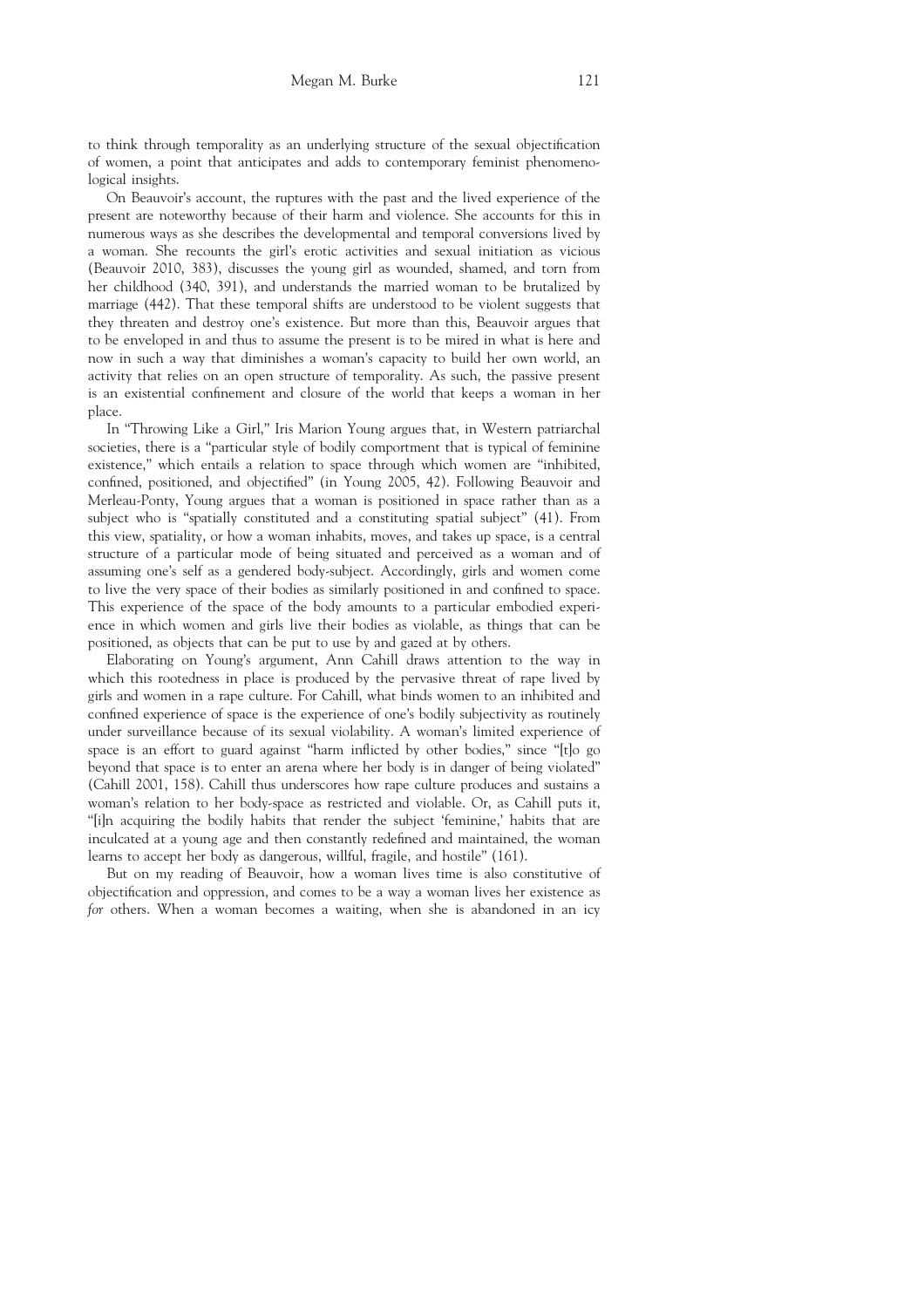present, she lives a profound existential dependency. In being reduced to and confined to a passive present, a woman is in or positioned by time rather than as a subject who simultaneously constitutes and is constituted by time. When read in relation to Butler's conception of gender as in time or Heinämaa's account of woman as a style realized over and in time, accounting for the ways a woman is positioned in time through her relation to men, as Beauvoir does, underscores that being anchored "in time" is the temporal dimension of objectification and subordination. As a waiting, as steeped in the present, a woman lives her self as a body-subject as temporally confined.

Consequently, akin to Young's claim that, in a sexist society, women learn to live out their existence through a particular relation to space, a relation that is disclosed in bodily comportment and that binds women to immanence, Beauvoir's account of temporality shows that a woman's lived relation to time also conditions a woman's bodily existence in the world as thing-like. As Beauvoir shows, in breaking with the past and assuming a never-ending, passive present, the temporality of a woman is that which constrains, confines, and encloses her in the world. This temporal entrapment prevents a woman from realizing her own world. When a woman is abandoned to the present, she is steeped in immanence, and thus temporality, too, roots a woman's bodily existence "in place" (Young 2005, 41). Beauvoir thus helps us understand how temporality is not only lived by women as a deep existential injury, but also how feminine bodily comportment is bolstered by a particular temporality. That is, when women are confined in space, when they come to live their bodies as gazed upon, as fragile, as dangerous, they are also living a temporal paralysis.

In "Creepers, Flirts, Heroes, and Allies: Four Theses on Men and Sexual Harassment," Bonnie Mann addresses the significant role of such temporal paralysis in sexual harassment (Mann 2012). More specifically, Mann argues that the first significant harm of ordinary sexual objectification, or what she calls "creepiness," is a sexualized theft of time. For Mann, the temporal theft relies on the creeper's entitled intentionality—he is "already in the mode of 'I-regard-you-as-fuckable'" when he encounters a woman—but the temporal harm of his entitlement is that a woman's agency is consumed by the creeper's "dominant intentional mood" (Mann 2012, 26, 30). His mood compels "her subjective capacities to be-in-relation to him in a field whose possibilities he affectively controls" (26). The woman's ability to negotiate the encounter on her terms is, then, preempted by binding or positioning a woman in the creeper's temporal field. In doing so, the woman does not becomes a mere object for the creeper, but rather a woman, as a body-subject, is put to use for the creeper by being deprived of an open temporal field. In relation to Beauvoir's account, we can say that the creeper turns a woman into a passive present because she is constituted by the creeper's time; reducing a woman to a passive present, as the creeper does, allows a woman to be put to use.

In this sense, Beauvoir's specific account of woman as a passive present discloses how temporality tacitly conspires to generate and structure women's sexual objectification. The key insight, then, of the particular account of the relation between "woman" and temporality in The Second Sex is that a restricted temporality, namely a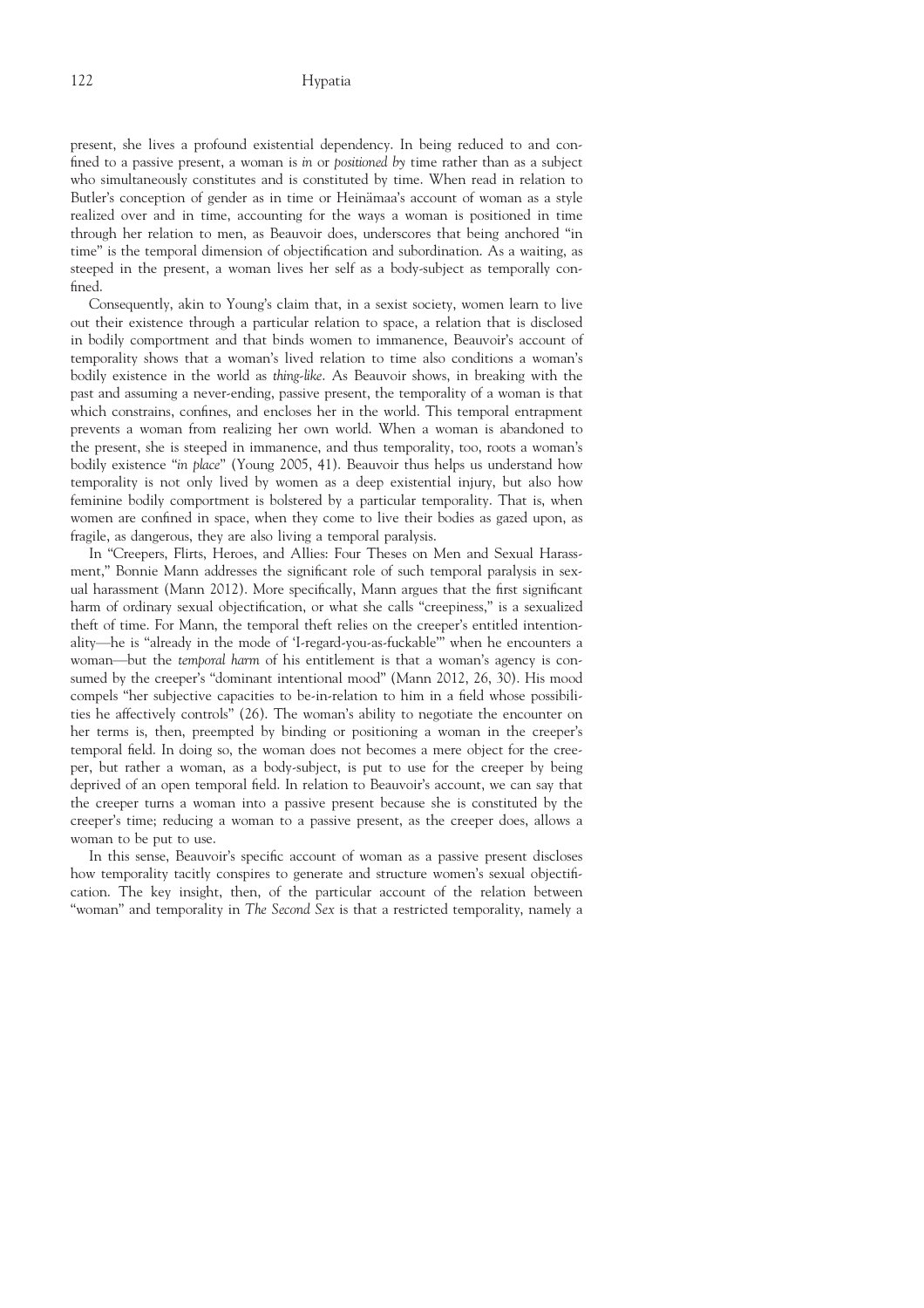passive present, deeply structures and actualizes the experience of sexual objectification and hence gender subordination. This point contributes to and expands on the long-standing and important feminist phenomenological concern with spatiality as an underlying structure of feminine existence and sexual objectification. Moreover, this insight, along with her general point about the co-constitutive relation between gender and temporality, underscores the need to think about the ways temporality shapes and burdens the existence of women in particular and gendered subjectivity more generally.

Thus, when we pay attention to how the theme of temporality is central to Beauvoir's claim that one becomes a woman and to her description of this becoming, we can read The Second Sex as a feminist phenomenology of temporality.

#### **NOTES**

1. I acknowledge that Beauvoir's phenomenological project in The Second Sex is not to account for gender, but to account for "becoming a woman," and I take it to be important to read Beauvoir's project as a description of "woman" (la femme). Nevertheless, I understand "becoming a woman" to be, in contemporary terms, the becoming of a gendered subjectivity, and so I use "gender" in this paper not to equate Beauvoir's la femme with "gender," but to talk about "becoming a woman" as one kind of gendered subjectivity. Jennifer McWeeny's reading of Beauvoir offers an alternative way to understand "becoming a woman" (McWeeny 2017).

2. In the rest of this article, I rely with one exception on the 2010 English translation of The Second Sex by Constance Borde and Sheila Malovaney-Chevallier (Beauvoir 2010). I do not follow their translation of Beauvoir's famous sentence. In my view, however, this disagreement does not denigrate the depth and strength of their translation as a whole.

3. Bonnie Mann's readings of Beauvoir often highlight the pervasive theme of temporality (Mann 2008; 2014) and are a key source of my motivation to read The Second Sex as a feminist phenomenology of temporality.

4. This omission is evident when Christina Schües writes, "the issue of time has been neglected. Given that feminist phenomenology has, since the 1990s, engaged in rereading the classics in a most fruitful and productive way, it is even more remarkable that feminist phenomenology has never really considered, or reconsidered, questions of time and temporality" (Schües 2011, 2).

5. Heinämaa claims that Butler's readings of Beauvoir pre and post Gender Trouble are more positive insofar as they do not accuse Beauvoir of Cartesianism (Heinämaa 1997). To make this claim, Heinämaa refers to Butler's essay, "Performative Acts and Gender Constitution," as the post-Gender Trouble text that returns to a positive reading of Beauvoir. However, this essay (1988) was actually published prior to Gender Trouble (1990). This does not disprove Heinämaa's point that Butler changes her reading of Beauvoir, but it does suggest that Butler's positive readings of Beauvoir occur before the publication of Gender Trouble.

6. Butler also locates the category of sex in time when she asks about its history: "Does sex have a history? Does each sex have a different history, or histories? Is there a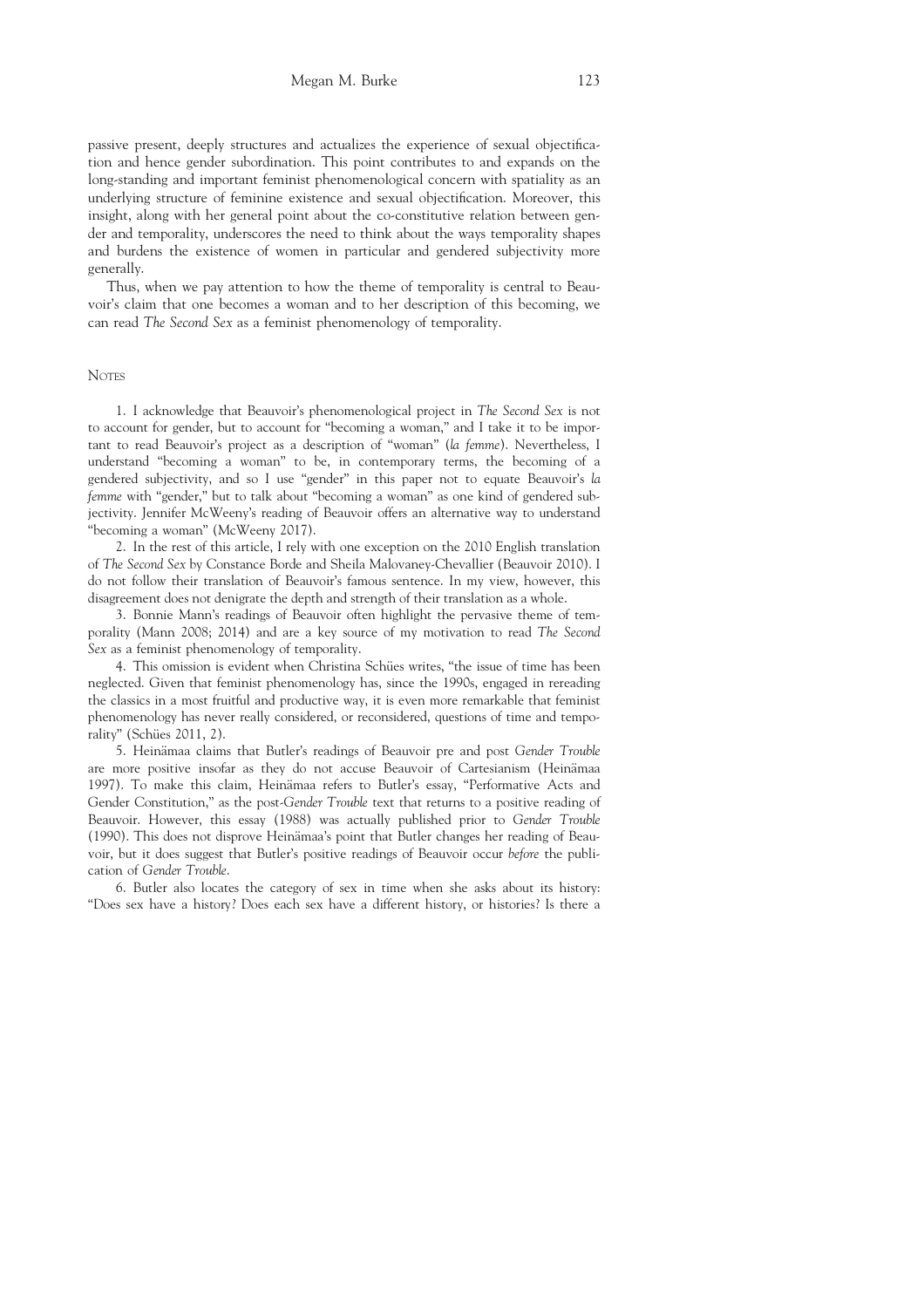history of how the duality of sex was established, a genealogy that might expose the binary options as a variable construction?" (Butler 1990, 9). But, as Arruzza argues, it seems right to understand Butler's primary task as an account of the temporalization of gender and sex, not its historicization (Arruzza 2015, 42).

7. Of course, this entails another difference between these two readings, namely whether "gender" and "woman" are equivalent terms.

8. Among Beauvoir scholars, there is little agreement on how to understand immanence and transcendence. The most dominant understandings of immanence and transcendence suggest that they ought to be read as either existentialist notions or as Marxist-Hegelian ones, but not first and foremost as temporal categories (Lloyd 1984; Le Doeuff 1987; Kruks 1995; Lundgren-Gothlin 1996; Kruks 1998; Arp 2001; Veltman 2006; Deutscher 2008; Moi 2008). Deutscher's work is an exception (Deutscher 2008). Following Marx, Deutscher claims, Beauvoir associates repetition with the immanent domain insofar as it is labor that perpetuates life, whereas transcendence is a creative, futureoriented temporality that materializes human existence as more than mere animality. I am sympathetic to Deutscher's reading insofar as it underscores immanence and transcendence as modes of temporality. Nevertheless, I think a phenomenological account of immanence and transcendence provides a more robust and embodied account of the relation between temporality and gendered subjectivity. And although Deutscher mentions that Beauvoir's account of repetition is a result of drawing "on a crowd of interpretive and philosophical models," the majority of Deutscher's account of repetition in The Second Sex claims that Beauvoir echoes and expands on Marx (Deutscher 2008, 108).

9. Although Beauvoir certainly does not tell the story of all women, her descriptive account does acknowledge, at some moments, that not all women assume or comfortably take up this relative existence. For instance, Beauvoir often talks about women's efforts to resist and renounce the myth of the eternal feminine.

10. This anticipatory temporality is strikingly different from the anticipatory temporality that drives Dasein into existence. For Martin Heidegger, anticipation is what propels human existence toward the future; it is a movement beyond oneself, which becomes a way of existing that is integral to one's existence (Heidegger 2006). In contrast, the girl's anticipatory temporality is a temporal stasis, which begins to diminish her claim to a future.

11. Mann's reading of women's vicarious relation to the future argues that the dependency a woman experiences in the realm of transcendence is unstable and thus generates a woman's point of view. This, Mann suggests, creates the possibility for women to protest their subordinated existence (Mann 2008). This means that women can protest their confinement to the present, but nevertheless acknowledges their distinct envelopment in it.

12. On Deutscher's view, Marx significantly inspires Beauvoir's discussion of the temporality of repetition. Deutscher claims "Beauvoir echoes Marx's" notion that the maintenance and reproduction of life are "forms of stasis rather than creation or transformation" (Deutscher 2008, 99–100). Although I find much to agree with in Deutscher's reading, repetitive labor is not, in itself, what makes women habituated to repetition. Rather, as I have shown, being confined to the present actualizes the repetition of the present. This may, as Beauvoir shows, be reified through a woman's labor, but it is not wholly necessary that it be the case. Moreover, in contrast to my reading, McWeeny suggests the rupture is the temporal constitution of a woman's existence (McWeeny 2017).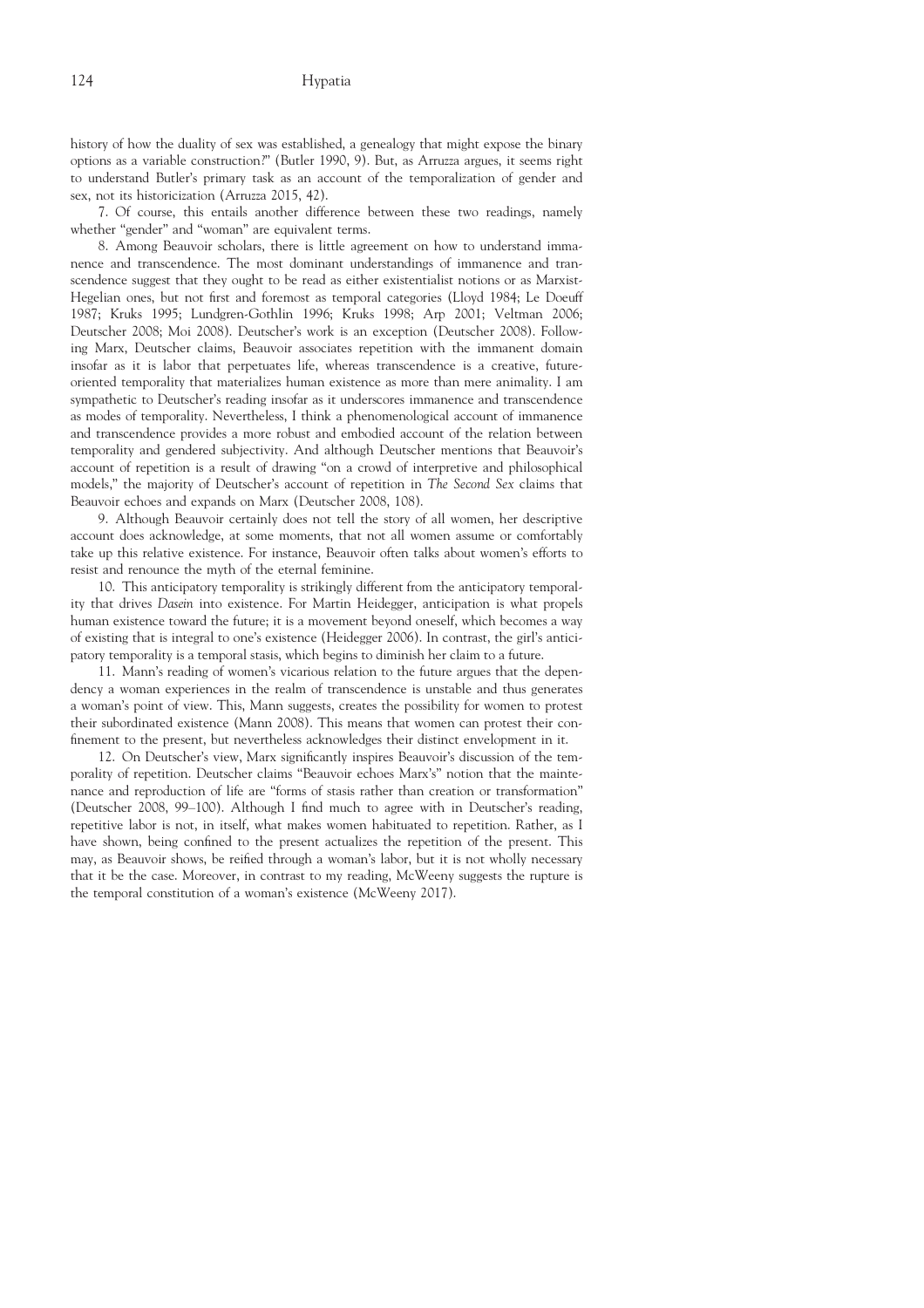13. Some of the women in Beauvoir's novels settle into temporalities that seem to complicate this point. For instance, in The Mandarins, Paule confines herself to her past through an endless devotion to Henri. This devotion confines her to the time of their relationship, which, in the context of the novel, is the past. However, Paule's refusal to move on with her life and her demand to maintain what once was with Henri is a way to maintain and thus repeat her self as for Henri. For this reason, her past can be read as a past made into a passive present (Beauvoir 1956).

14. Heinämaa's reading of Beauvoir's discussion of time in Adieux emphasizes this more general point about the material conditioning of time. Heinämaa draws attention to Beauvoir's response to, if not disapproval of, Sartre's claim about the givenness of a futural temporality of human existence: "Beauvoir ... points out that Sartre's 'general' description applies to merely certain 'privileged people' (426)" (Heinämaa 2014, 185).

#### **REFERENCES**

- Arp, Kristana. 2001. The bonds of freedom: Simone de Beauvoir's existentialist ethics. Chicago: Carus Publishing.
- Arruzza, Cinzia. 2015. Gender as a social temporality: Butler (and Marx). Historical materialism 23 (1): 28–52.
- Bauer, Nancy. 2001. Simone de Beauvoir, philosophy, & feminism. New York: Columbia University Press.
- Beauvoir, Simone de. 1949. Le deuxième sexe I et II. Paris: Gallimard.
- ———. 1956. The mandarins. Trans. L. M. Friedman. Paris: Gallimard.
- ———. 2010. The second sex. Trans. Constance Borde and Sheila Malovany-Chevallier. New York: Knopf.
- Busch, Thomas. 2005. Simone de Beauvoir on achieving subjectivity. In The contradictions of freedom: Philosophical essays on Simone de Beauvoir's The Mandarins, ed. Sally J. Scholz and Sharon Mussett. Albany: State University of New York Press.
- Butler, Judith. 1986. Sex and gender in Simone de Beauvoir's Second Sex. Yale French Studies 72: 35–49.
	- ———. 1988. Performative acts and gender constitution: An essay in phenomenology and feminist theory. Theatre Journal 40 (4): 519–31.
- ———. 1990. Gender trouble: Feminism and the subversion of identity. 2nd ed. New York: Routledge Classics.
- Cahill, Ann. 2001. Rethinking rape. Ithaca, N.Y.: Cornell University Press.
- Deutscher, Penelope. 2008. The philosophy of Simone de Beauvoir: Ambiguity, conversion, resistance. New York: Cambridge University Press.
- Heidegger, Martin. 2006. Being and time. Trans. J. Macquarrie and E. Robinson. New York: Harper and Row.
- Heinämaa, Sara. 1996. Woman—nature, product, style? Rethinking the foundations of feminist philosophy of science. In Feminism, science, and the philosophy of science, ed. L. Hankinson Nelson and J. Nelson. Dordrecht: Kluwer Academic Publishers.
- ———. 1997. What is a woman? Butler and Beauvoir on the foundation of the sexual difference. Hypatia 12 (1): 20–39.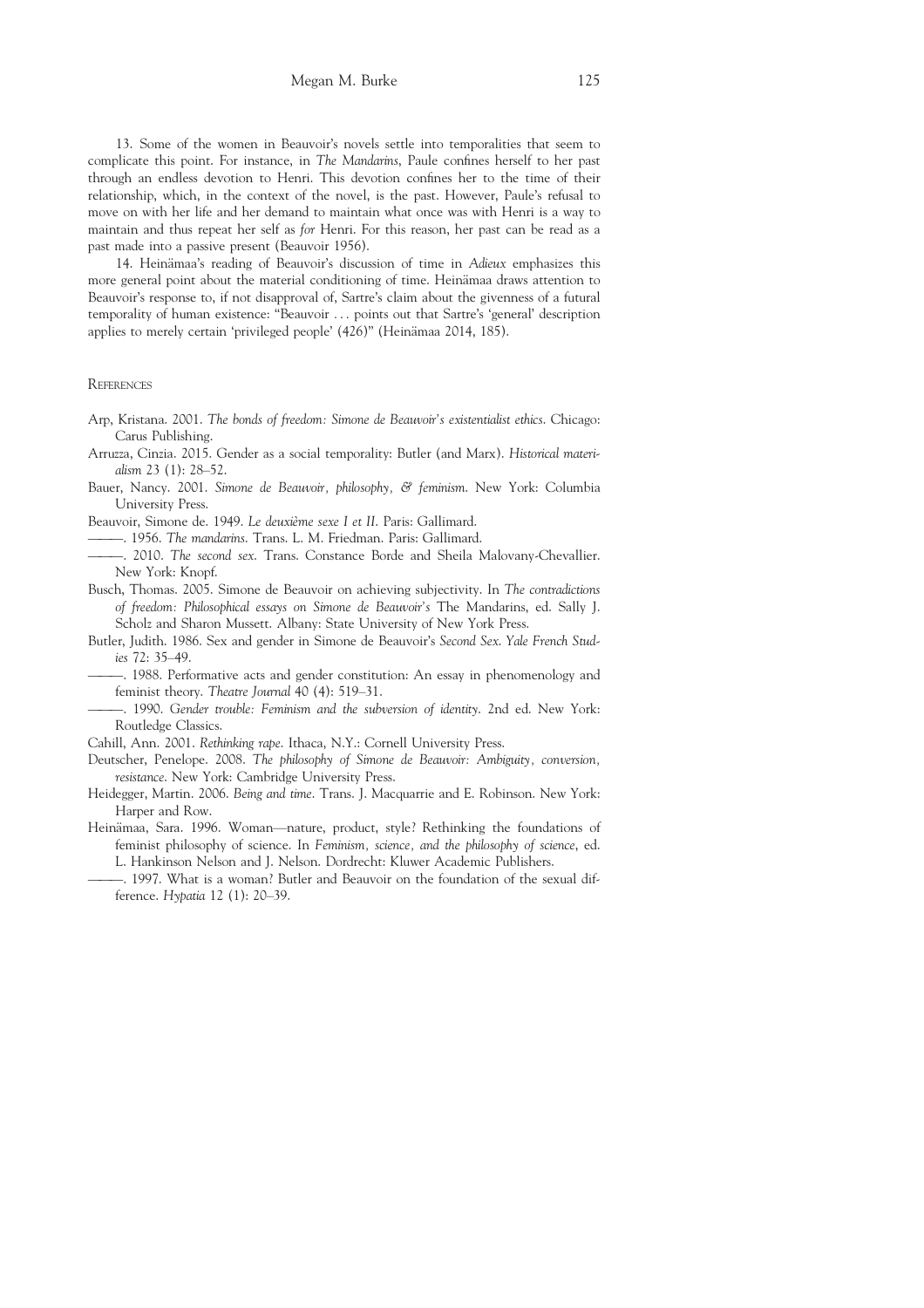- -. 1999. Simone de Beauvoir's phenomenology of sexual difference. Hypatia 14 (4): 114–32.
- ———. 2003. Toward a phenomenology of sexual difference: Husserl, Merleau-Ponty, Beauvoir. Lanham, Md.: Rowman and Littlefield.
- ———. 2014. Transformations of old age: Selfhood, normativity, and time. In Simone de Beauvoir's philosophy of age: Gender, ethics, and time, ed. S. Stoller. Berlin and Boston: Walter de Gruyter.
- Holveck, Eleanore. 2005. When a woman loves a man: Ownness and otherness. In The contradictions of freedom: Philosophical essays on Simone de Beauvoir's The Mandarins, ed. Sally J. Scholz and Shannon Mussett. Albany: State University of New York Press.
- Kruks, Sonia. 1995. Teaching Sartre about freedom. In Feminist interpretations of Simone de Beauvoir, ed. M. Simons. University Park: Pennsylvania State University Press.
- -. 1998. Beauvoir: The weight of the situation. In Simone de Beauvoir: A critical reader, ed. E. Fallaize. New York: Routledge.
- Le Doeuff, Michè. 1987. Operative philosophy: Simone de Beauvoir and existentialism. In Critical essays on Simone de Beauvoir, ed. E. Marks. Boston: Hall & Co.
- Lloyd, Genevieve. 1984. The man of reason: "Male" and "female" in Western philosophy. London: Methuen Press.
- Lundgren-Gothlin, Eva. 1996. Sex and existence: Simone de Beauvoir's The Second Sex. Trans. L. Schenck. London: Athlone Press.
- Mann, Bonnie. 2008. Beauvoir and the question of a woman's point of view. Philosophy Today 52 (2): 136–49.
- ———. 2012. Creepers, flirts, heroes, and allies: Four theses on men and sexual harassment. APA Newsletter on Feminism and Philosophy 11 (2): 24–31.
- ———. 2014. Sovereign masculinity: Gender lessons from the war on terror. Oxford: Oxford University Press.
- McWeeny, Jennifer. 2017. The Second Sex of consciousness: A new temporality and ontology for Beauvoir's "becoming a woman." In "On ne na^ıt pas femme: on le devient ...": The life of a sentence, ed. Bonnie Mann and Martina Ferrari. Oxford: Oxford University Press.
- Merleau-Ponty, Maurice. 2012. Phenomenology of perception. Trans. D. A. Landes. New York: Routledge.
- Miller, Elaine. 2012. Saving time: Temporality, recurrence, and transcendence in Beauvoir's Nietzschean cycles. In Beauvoir and Western thought from Plato to Butler, ed. S. Mussett and W. Wilkerson. Albany: State University of New York Press.
- Moi, Toril. 2008. Simone de Beauvoir: The making of an intellectual woman, 2<sup>nd</sup> ed. New York: Oxford University Press.
- Schües, Christina. 2011. Introduction: Toward a feminist phenomenology of time. In Time in feminist phenomenology, ed. C. Schües, D. Olkowski, and H. Fielding. Bloomington: Indiana University Press.
- Schües, Christina, Dorothea Olkowski, and Helen Fielding, eds. 2011. Time in feminist phenomenology. Bloomington: Indiana University Press.
- Simons, Margaret. 1999. Beauvoir and The Second Sex: Feminism, race, and the origins of existentialism. Oxford: Rowman & Littlefield.